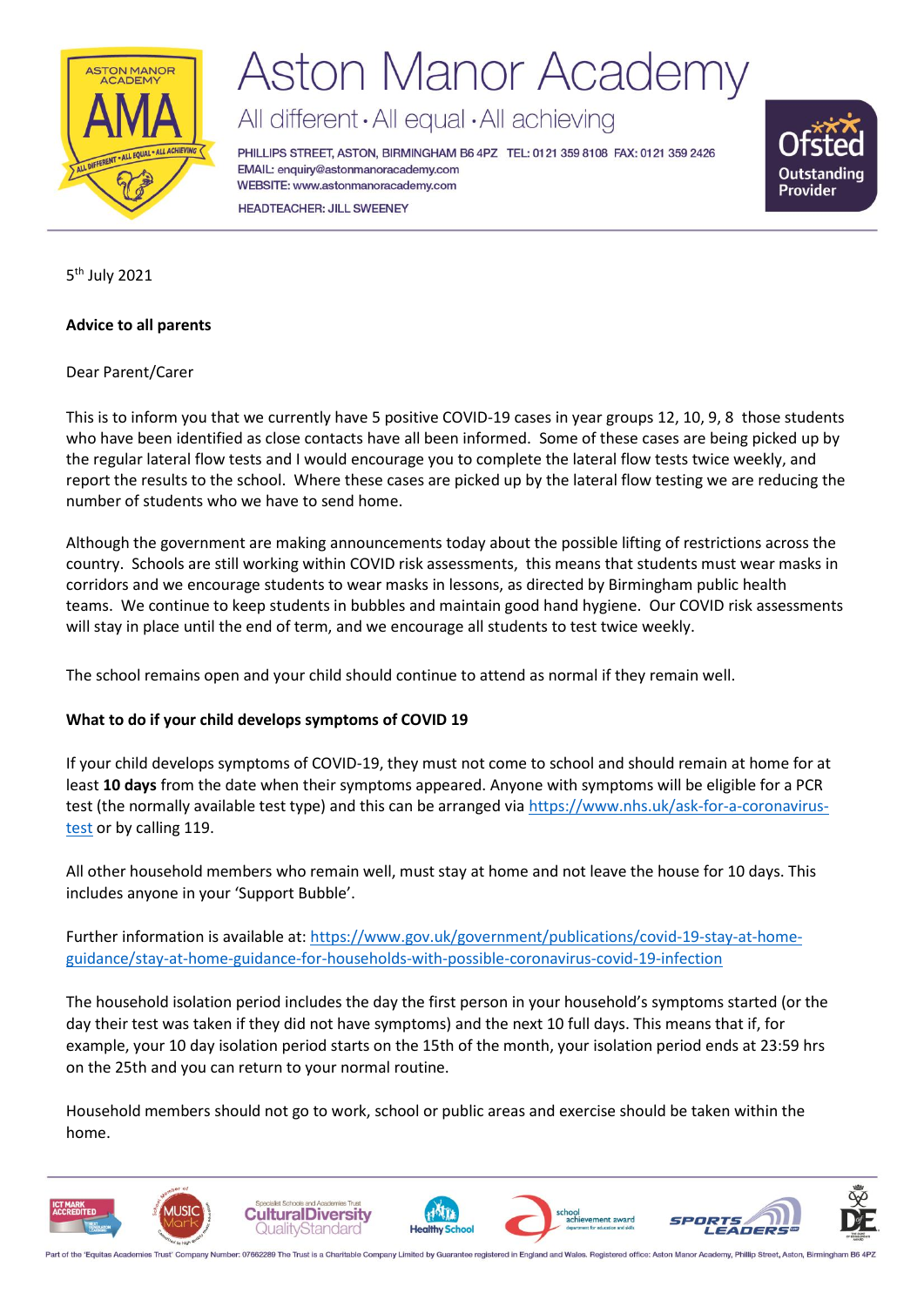

# **Aston Manor Academy**

All different · All equal · All achieving

PHILLIPS STREET, ASTON, BIRMINGHAM B6 4PZ TEL: 0121 359 8108 FAX: 0121 359 2426 EMAIL: enquiry@astonmanoracademy.com WEBSITE: www.astonmanoracademy.com **HEADTEACHER: JILL SWEENEY** 



If you require help with buying groceries, other shopping or picking up medication, or walking a dog, you should ask friends or family. Alternatively, you can order your shopping online and medication by phone or online.

Household members staying at home for 10 days will greatly reduce the overall amount of infection the household could pass on to others in the community

If you are able, move any vulnerable individuals (such as the elderly and those with underlying health conditions) out of your home, to stay with friends or family for the duration of the home isolation period.

### **Symptoms**

The most common symptoms of coronavirus (COVID-19) are recent onset of:

- a new continuous cough
- a high temperature
- a loss of, or change in, your normal sense of taste or smell (anosmia)

#### **For most people, coronavirus (COVID-19) will be a mild illness.**

If your child does develop symptoms, you can seek advice from the nhs.uk website at [https://www.nhs.uk/conditions/coronavirus-covid-19/check-if-you-have-coronavirus-symptoms/.](https://www.nhs.uk/conditions/coronavirus-covid-19/check-if-you-have-coronavirus-symptoms/) If you are concerned about your child's symptoms, or they are worsening you can seek advice from NHS 111 at <https://111.nhs.uk/> or by phoning 111.

#### **How to stop COVID-19 spreading**

There are things you can do to help reduce the risk of you and anyone you live with getting ill with COVID-19 *Do*

- wash your hands with soap and water often do this for at least 20 seconds
- use hand sanitiser gel if soap and water are not available
- wash your hands as soon as you get home
- cover your mouth and nose with a tissue or your sleeve (not your hands) when you cough or sneeze
- put used tissues in the bin immediately and wash your hands afterwards

Further information is available at<https://www.nhs.uk/conditions/coronavirus-covid-19/>

Yours sincerely

J Sweeney **Headteacher**